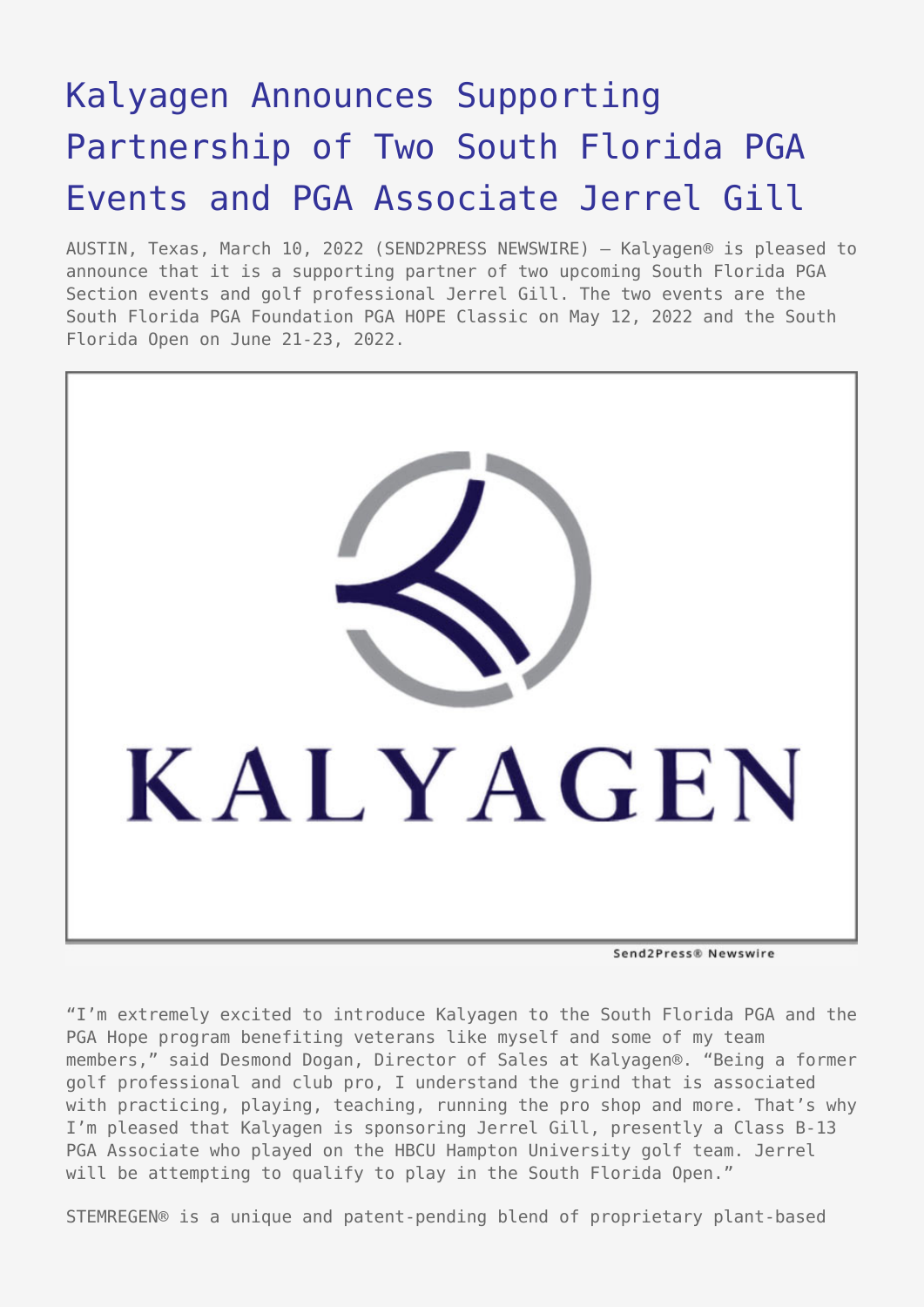extracts documented to increase the number of circulating stem cells by stimulating Endogenous Stem Cell Mobilization (ESCM). [Ingredients](https://www.kalyagen.com/ingredients/) in STEMREGEN® have been investigated in more than eight studies for their effect on stem cell function, of which five were randomized, double-blind, placebocontrolled human clinical trials. STEMREGEN® has wide application in antiaging and overall health maintenance.

"Despite my local success, I am determined to improve my game and consistently compete against the best P.G.A. Professionals," said Jerrel Gil, PGA professional golfer. "I have been noticing a deficiency in strength and recovery compared to my competitors. As a result, I have been fortunate enough to partner with Kalyagen and use its stem cell enhancement supplement STEMREGEN to assist in my 2022 journey to contend in the South Florida PGA Section and hopefully on the PGA Tour!"

"We are delighted to partner with Jerrel and the South Florida PGA Section," said Kalyagen® founder and CEO Christian Drapeau. "The link between a lower number of circulating stem cells and the development of [age-related diseases](https://www.kalyagen.com/cardiovascular-system/) and lack of recovery has been well studied. From a therapeutic standpoint, increasing the number of circulating stem cells has been documented to enhance tissue repair and improve the course of disease formation in many degenerative conditions and overall health and well-being that should benefit Jerrel's training and recovery efforts. We can't wait to see his journey in golf rollout this season with the benefits of STEMREGEN on his team."

#### **About Kalyagen**

Austin-based Kalyagen® was founded by Christian Drapeau, author of the bestseller "Cracking the Stem Cell Code." Kalyagen® is a leader in the research and development of natural products aimed at supporting stem cell function of the body. Stem cells constitute the natural repair system of the body, and stem cell enhancers have been documented to strongly contribute to improving health and quality of life. STEMREGEN® is the first stem cell enhancer product developed by Kalyagen®. STEMREGEN® is a unique blend of proprietary plant-based extracts documented to support Endogenous Stem Cell Mobilization and provide other health benefits. For more information, please visit our Website: [https://www.kalyagen.com/.](https://www.kalyagen.com/)

## **About South Florida PGA**

The South Florida Section of the PGA of America is an association of golf professionals whose mission is to promote interest, participation and enjoyment of the game of golf; establish and maintain professional standards or practice; and enhance the well-being of golf professionals. With over 460 facilities in the region employing over 1,850 members and Associates, the South Florida Section of the PGA is the second largest Section of PGA Professionals amongst all 41 PGA Sections in the U.S. The South Florida PGA Foundation has had the ability to reach more than 15,00 individuals since its inception, and PGA HOPE has impacted more than 860 veterans since 2015. For more information, please visit: [https://www.sfpgagolf.com/.](https://www.sfpgagolf.com/)

**About Jerrel Gill**